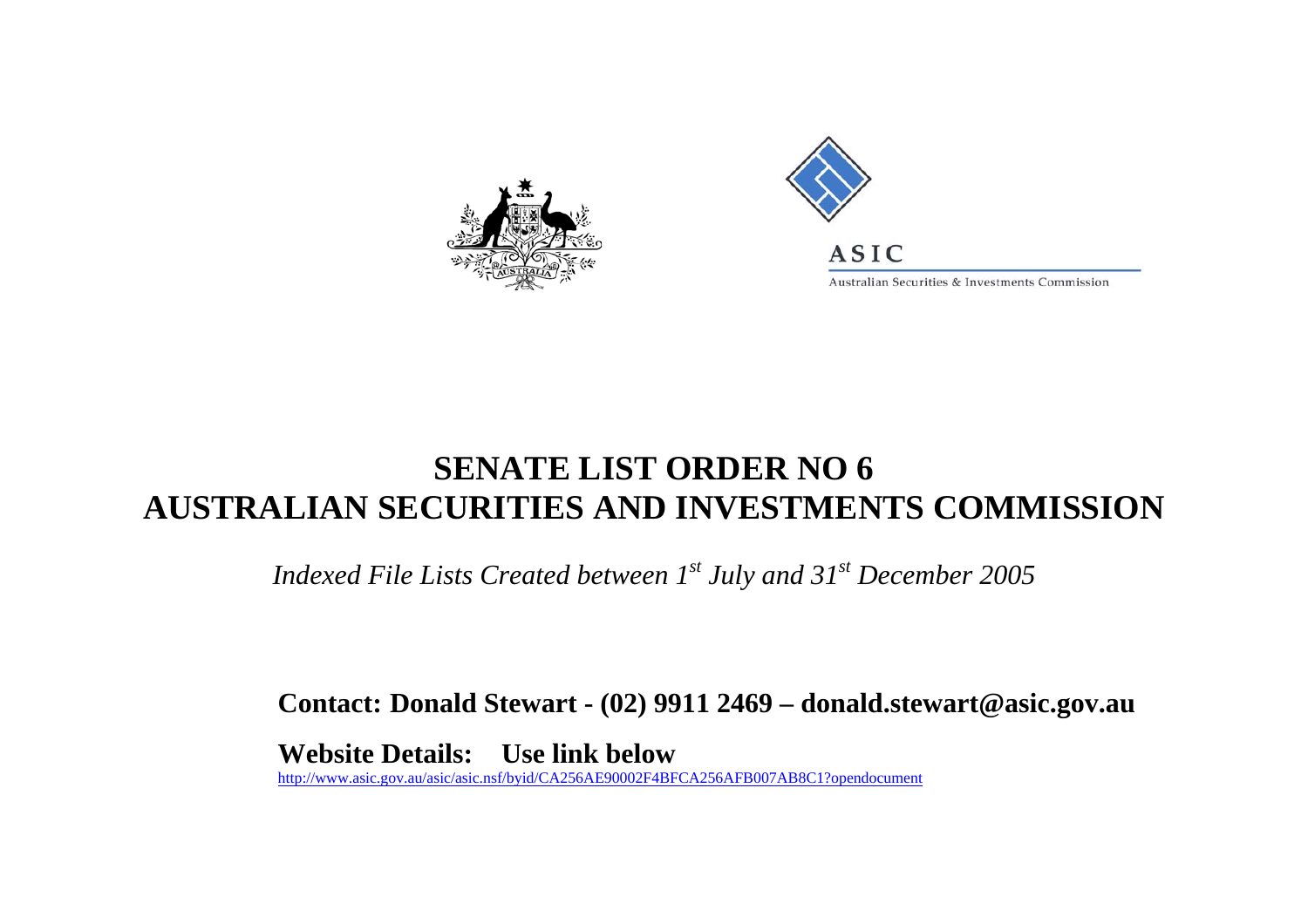| Group       | Year | <b>Prefix</b> | <b>File</b> | <b>Description</b>                                               |
|-------------|------|---------------|-------------|------------------------------------------------------------------|
| <b>RPOL</b> | 2005 | <b>PMR</b>    | 16328       | <b>COMPLEX PRODUCTS</b>                                          |
| <b>RPOL</b> | 2005 | <b>PMR</b>    | 16984       | <b>COMPLEX PRODUCTS</b>                                          |
| <b>RPOL</b> | 2005 | <b>PMR</b>    | 17274       | UNSOLICITED OFFICERS                                             |
| <b>RPOL</b> | 2005 | <b>PMR</b>    | 18093       | CREDIT RATING SERVICES AND FINANCIAL SERVICES LICENSING          |
| <b>RPOL</b> | 2005 | <b>PMR</b>    | 18094       | ASIC SUPER SWITCHING ADVICE GUIDE                                |
| <b>RPOL</b> | 2005 | <b>PMR</b>    | 18115       | <b>FSR REFINEMENTS PART 2</b>                                    |
| <b>RPOL</b> | 2005 | <b>PMR</b>    | 18516       | <b>LAW REFORM- GENERAL</b>                                       |
| <b>RPOL</b> | 2005 | <b>PMR</b>    | 18747       | <b>FS LICENSING REVIEW</b>                                       |
| <b>RPOL</b> | 2005 | <b>PMR</b>    | 18929       | RELIEF- S601GA: MANAGED INVESTMENT SCHEME CONSTITUTIONS PART 2   |
| <b>RPOL</b> | 2005 | <b>PMR</b>    | 18932       | 1012IA PROJECT PART 5                                            |
| <b>RPOL</b> | 2005 | <b>PMR</b>    | 19079       | PS 146: REVIEW OF BDP POLICY (FSR REFINEMENTS POLICY)            |
| <b>RPOL</b> | 2005 | <b>PMR</b>    | 19264       | TECHNICAL REVIEW OF IDPS POLICY AND CLASS ORDERS                 |
| <b>RPOL</b> | 2005 | <b>PMR</b>    | 20607       | REVIEW OF PRACTICE NOTE 55: CONSENT TO QUOTE                     |
| <b>RPOL</b> | 2005 | <b>PMR</b>    | 20608       | DEBENTURE TRUSTEES POLICY                                        |
| <b>RPOL</b> | 2005 | <b>PMR</b>    | 20937       | <b>INSOLVENCY PRACTITIONER REGULATION PROJECT VOLUME 7</b>       |
| <b>RPOL</b> | 2005 | <b>PMR</b>    | 22681       | 5601 GA RELIEF                                                   |
| <b>RPOL</b> | 2005 | <b>PMR</b>    | 22851       | CORPORATE GOVERNANCE (GENERAL) PART 2                            |
| <b>RPOL</b> | 2005 | <b>PMR</b>    | 22857       | POLICY STATEMENT: INDIRECT SELF ACQUISITION BY INVESTMENT FUNDS  |
| <b>RPOL</b> | 2005 | <b>PMR</b>    | 23100       | AUDITOR INDEPENDENCE: S307C DECLARATION - CLASS ORDER RELIEF     |
| <b>RPOL</b> | 2005 | <b>PMR</b>    | 23339       | <b>BENEFICIAL TRACING NOTICES</b>                                |
| <b>RPOL</b> | 2005 | <b>PMR</b>    | 23520       | DIV 5A PART 7.9 PROJECT                                          |
| <b>RPOL</b> | 2005 | <b>PMR</b>    | 23524       | CONFLICTS OF INTEREST - REGULATION PROJECT                       |
| <b>RPOL</b> | 2005 | <b>PMR</b>    | 23807       | <b>FSRA REFINEMENTS PART 4</b>                                   |
| <b>RPOL</b> | 2005 | <b>PMR</b>    | 23848       | <b>FSRA IMPLEMENTATION: QUERIES PART 7</b>                       |
| <b>RPOL</b> | 2005 | <b>PMR</b>    | 23902       | ASIC GUIDE TO PS166 & PF209 FINANCIAL REQUIREMENTS: POLICY INPUT |
| <b>RPOL</b> | 2005 | <b>PMR</b>    | 23925       | UPDATE OF POLICY STATEMENT 166: FINANCIAL REQUIREMENTS PART 4    |
| <b>RPOL</b> | 2005 | <b>PMR</b>    | 23926       | UPDATE OF POLICY STATEMENT 166: FINANCIAL REQUIREMENTS PART 5    |
| <b>RPOL</b> | 2005 | <b>PMR</b>    | 24356       | SUPERANNUATION FEES MONITORING                                   |
| <b>RPOL</b> | 2005 | <b>PMR</b>    | 24396       | FOREIGN FINANCIAL SERVICE PROVIDERS                              |
| <b>RPOL</b> | 2005 | <b>PMR</b>    | 24523       | 5601 GA RELIEF PART 2                                            |
| <b>RPOL</b> | 2005 | <b>PMR</b>    | 24831       | NON-CASH PAYMENT FACILITIES POLICY STATEMENT PART 2              |
| <b>RPOL</b> | 2005 | <b>PMR</b>    | 25198       | <b>CLERP 9 AMENDMENT BILL 2005</b>                               |
| <b>RPOL</b> | 2005 | <b>PMR</b>    | 25246       | UNSOLICITED OFFERS DIV 5A OF PART 7.9 S1019D                     |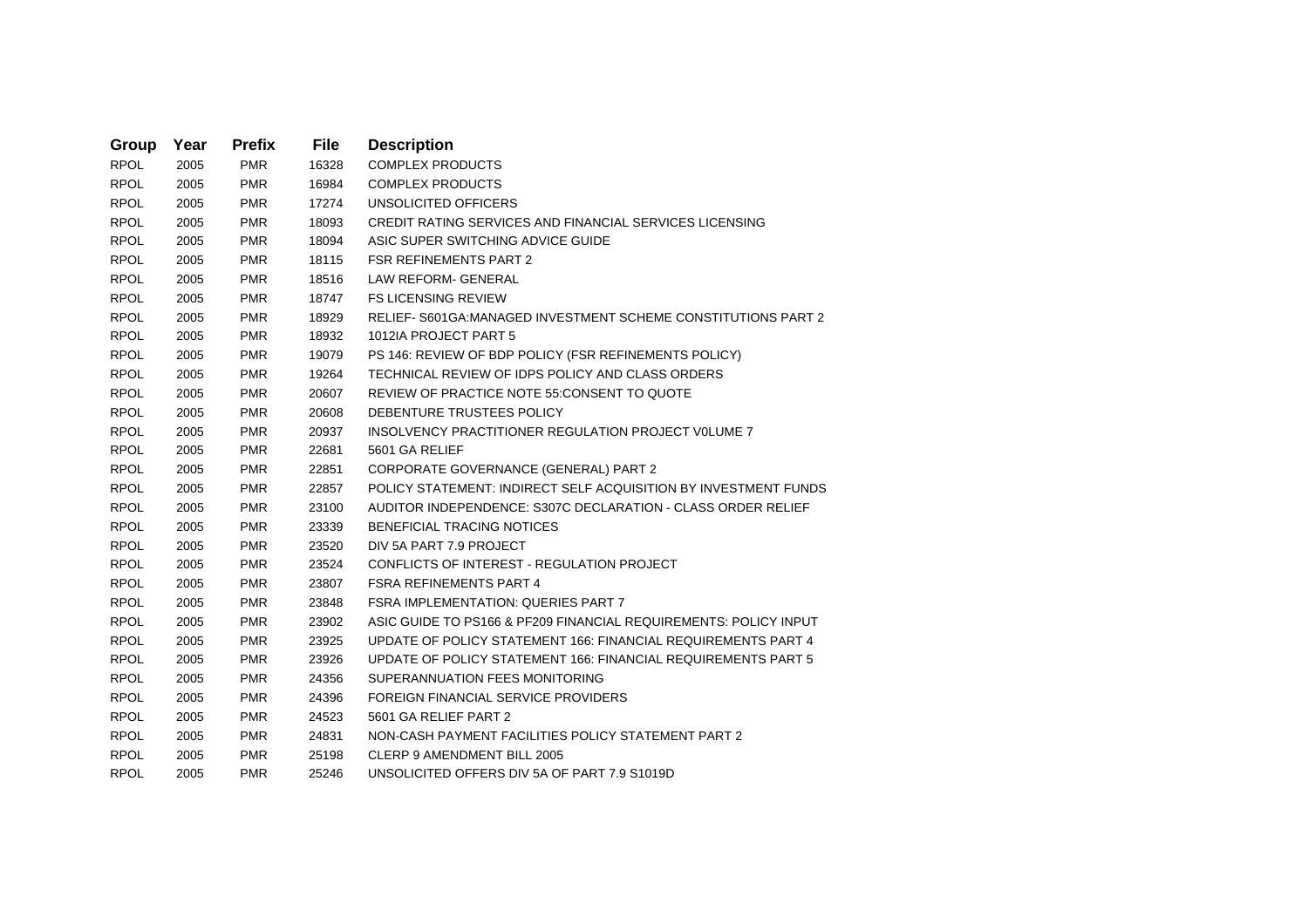| <b>RPOL</b> | 2005 | <b>PMR</b> | 25719 | PRODUCT RATIONALISATION                                                                         |        |
|-------------|------|------------|-------|-------------------------------------------------------------------------------------------------|--------|
| <b>RPOL</b> | 2005 | <b>PMR</b> | 26729 | FPA - PRINCIPLES FOR MANAGING CONFLICTS OF INTEREST                                             |        |
| <b>RPOL</b> | 2005 | <b>PMR</b> | 26783 | REVIEW OF POLICY STATEMENT 170 PROSPECTIVE FINANCIAL INFORMATION S 728(2)                       | S 769C |
| <b>RPOL</b> | 2005 | <b>PMR</b> | 27254 | <b>ANTI-HAWKING</b>                                                                             |        |
| <b>RPOL</b> | 2005 | <b>PMR</b> | 27642 | ASIC MODEL STATEMENT OF ADVICE (SOA) PROJECT                                                    |        |
| <b>RPOL</b> | 2005 | <b>PMR</b> | 27791 | RELATED PARTY UNDERWRITING AMENDMENTS TO CO 98/52 PART 3                                        |        |
| <b>RPOL</b> | 2005 | <b>PMR</b> | 28064 | RESPONSIBLE OFFICER FORUM PRESENTATIONS                                                         |        |
| <b>RPOL</b> | 2005 | <b>PMR</b> | 28119 | ASIC MODEL STATEMENT OF ADVICE (SOA) PROJECT                                                    |        |
| <b>RPOL</b> | 2005 | <b>PMR</b> | 28300 | ASIC MODEL STATEMENT OF ADVICE (SOA) PROJECT                                                    |        |
| <b>RPOL</b> | 2005 | <b>PMR</b> | 28393 | ASIC MODEL STATEMENT OF ADVICE (SOA) PROJECT                                                    |        |
| <b>RPOL</b> | 2005 | <b>PMR</b> | 28500 | <b>CREDIT RATING AGENCIES</b>                                                                   |        |
| <b>RPOL</b> | 2005 | <b>PMR</b> | 28658 | <b>FSR REFINEMENTS</b>                                                                          |        |
| <b>RPOL</b> | 2005 | <b>PMR</b> | 28660 | <b>FSR REFINEMENTS</b>                                                                          |        |
| <b>RPOL</b> | 2005 | <b>PMR</b> | 28714 | HORSE BREEDING AND HORSE RACING SYNDICATES                                                      |        |
| <b>RPOL</b> | 2005 | <b>PMR</b> | 28868 | SUPERANNUATION - 'FROM' FUND ENQUIRY TEMPLATE                                                   |        |
| <b>RPOL</b> | 2005 | <b>PMR</b> | 29021 | MANAGED DISCRETIONARY ACCOUNTS SERVICES                                                         |        |
| <b>RPOL</b> | 2005 | <b>PMR</b> | 29022 | MANAGED DISCRETIONARY ACCOUNTS SERVICES                                                         |        |
| <b>RPOL</b> | 2005 | <b>PMR</b> | 29147 | <b>CALCULATORS</b>                                                                              |        |
| <b>RPOL</b> | 2005 | <b>PMR</b> | 29155 | SELF MANAGED SUPER FUNDS FAQ - PDS REQUIREMENTS                                                 |        |
| <b>RPOL</b> | 2005 | <b>PMR</b> | 29167 | PRODUCT RATIONALISATION                                                                         |        |
| <b>RPOL</b> | 2005 | <b>PMR</b> | 29191 | SUPERANNUATION: DELIVERY OF PRODUCT DISCLOSURE FOR INVESTMENT STRATEGIES                        |        |
| <b>RPOL</b> | 2005 | <b>PMR</b> | 29287 | SUPERANNUATION: DELIVERY OF PRODUCT DISCLOSURE FOR INVESTMENT STRATEGIES                        |        |
| <b>RPOL</b> | 2005 | <b>PMR</b> | 29536 | NON CASH PAYMENTS - POLICY PROPOSAL PAPER                                                       |        |
| <b>RPOL</b> | 2005 | <b>PMR</b> | 29591 | NON CASH PAYMENTS - POLICY PROPOSAL PAPER                                                       |        |
| <b>RPOL</b> | 2005 | <b>PMR</b> | 29593 | NON CASH PAYMENTS - POLICY PROPOSAL PAPER                                                       |        |
| <b>RPOL</b> | 2005 | <b>PMR</b> | 29851 | SUPER CONSOLIDATION ADVICE                                                                      |        |
| <b>RPOL</b> | 2005 | <b>PMR</b> | 29852 | ELECTRONIC DOCUMENT DELIVERY                                                                    |        |
| <b>RPOL</b> | 2005 | <b>PMR</b> | 30012 | FINANCIAL ADVICE TO ONGOING CLIENTS                                                             |        |
| <b>RPOL</b> | 2005 | <b>PMR</b> | 30065 | AUDITOR ROTATION - POLICY DEVELOPMENT                                                           |        |
| <b>RPOL</b> | 2005 | <b>PMR</b> | 30975 | <b>AUDITOR ROTATION POLICY</b>                                                                  |        |
| <b>RPOL</b> | 2005 | <b>PMR</b> | 31217 | DOLLAR DISCLOSURE PROJECT                                                                       |        |
| <b>RPOL</b> | 2005 | <b>PMR</b> | 31390 | (PS178)FOREIGN COLLECTIVE INVESTMENTS SCHEMES: RELIEF FOR REGISTERED SCHEMES INVESTING IN REITS |        |
| <b>RPOL</b> | 2005 | <b>PMR</b> | 31951 | SUPERANNUATION FEES MONITORING                                                                  |        |
| <b>RPOL</b> | 2005 | <b>PMR</b> | 32039 | PS 166 REVIEW 2005 - 2006: REGULATORY POLICY                                                    |        |